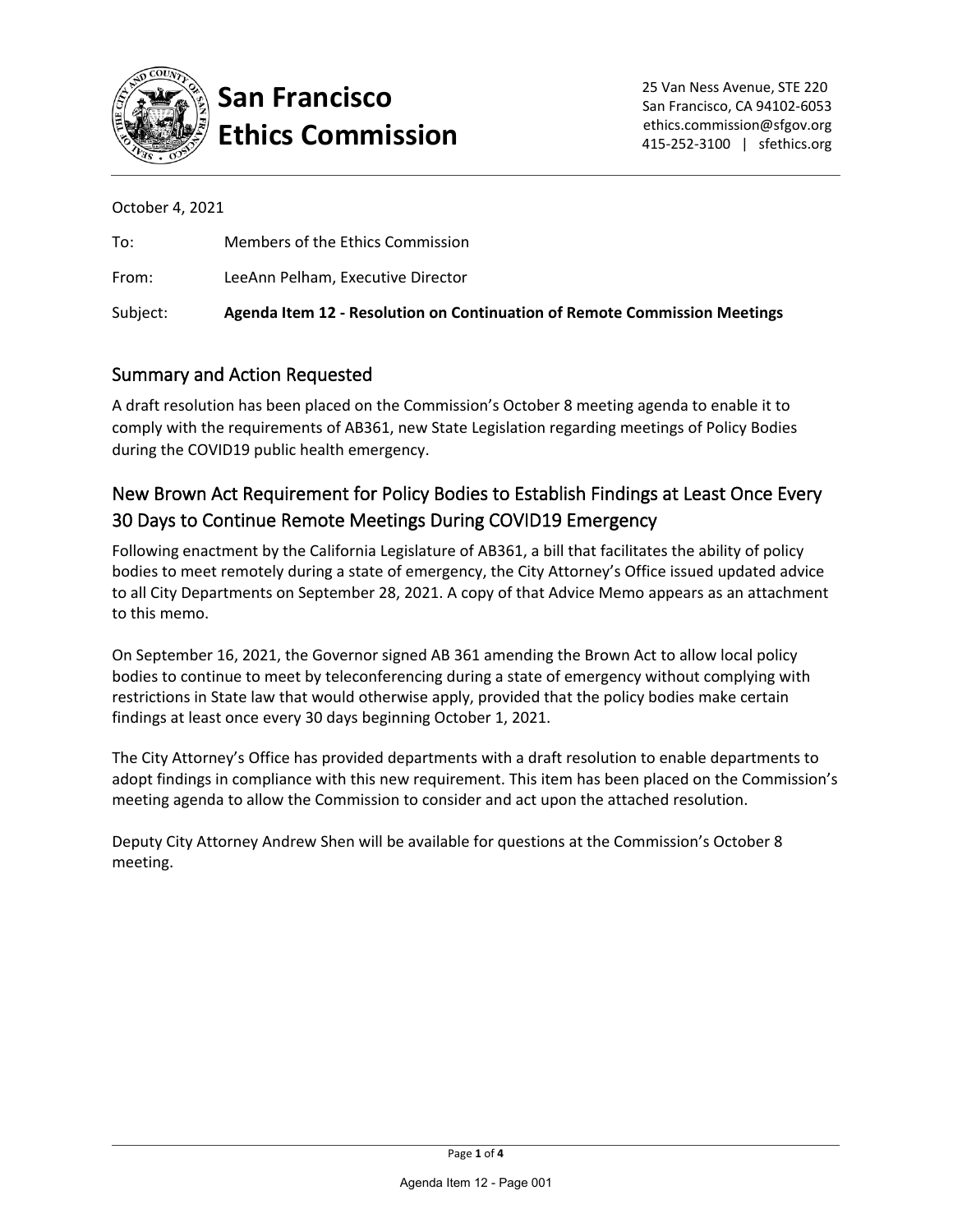### **San Francisco Ethics Commission**

### **RESOLUTION MAKING FINDINGS TO ALLOW TELECONFERENCED MEETINGS UNDER CALIFORNIA GOVERNMENT CODE SECTION 54953(e)**

WHEREAS, California Government Code Section 54953(e) empowers local policy bodies to convene by teleconferencing technology during a proclaimed state of emergency under the State Emergency Services Act so long as certain conditions are met; and

WHEREAS, In March, 2020, the Governor of the State of California proclaimed a state of emergency in California in connection with the Coronavirus Disease 2019 ("COVID-19") pandemic, and that state of emergency remains in effect; and

WHEREAS, In February 25, 2020, the Mayor of the City and County of San Francisco (the "City") declared a local emergency, and on March 6, 2020 the City's Health Officer declared a local health emergency, and both those declarations also remain in effect; and

WHEREAS, On March 11 and March 23, 2020, the Mayor issued emergency orders suspending select provisions of local law, including sections of the City Charter, that restrict teleconferencing by members of policy bodies; those orders remain in effect, so City law currently allows policy bodies to meet remotely if they comply with restrictions in State law regarding teleconference meetings; and

WHEREAS, On September 16, 2021, the Governor signed AB 361, a bill that amends the Brown Act to allow local policy bodies to continue to meet by teleconferencing during a state of emergency without complying with restrictions in State law that would otherwise apply, provided that the policy bodies make certain findings at least once every 30 days; and

WHEREAS, While federal, State, and local health officials emphasize the critical importance of vaccination and consistent mask-wearing to prevent the spread of COVID-19, the City's Health Officer has issued at least one order (Health Officer Order No. C19-07y, available online at [www.sfdph.org/healthorders\)](https://www.sfdph.org/healthorders) and one directive (Health Officer Directive No. 2020-33i, available online at [www.sfdph.org/directives\)](https://www.sfdph.org/directives) that continue to recommend measures to promote physical distancing and other social distancing measures, such as masking, in certain contexts; and

WHEREAS, The California Department of Industrial Relations Division of Occupational Safety and Health ("Cal/OSHA") has promulgated Section 3205 of Title 8 of the California Code of Regulations, which requires most employers in California, including in the City, to train and instruct employees about measures that can decrease the spread of COVID-19, including physical distancing and other social distancing measures; and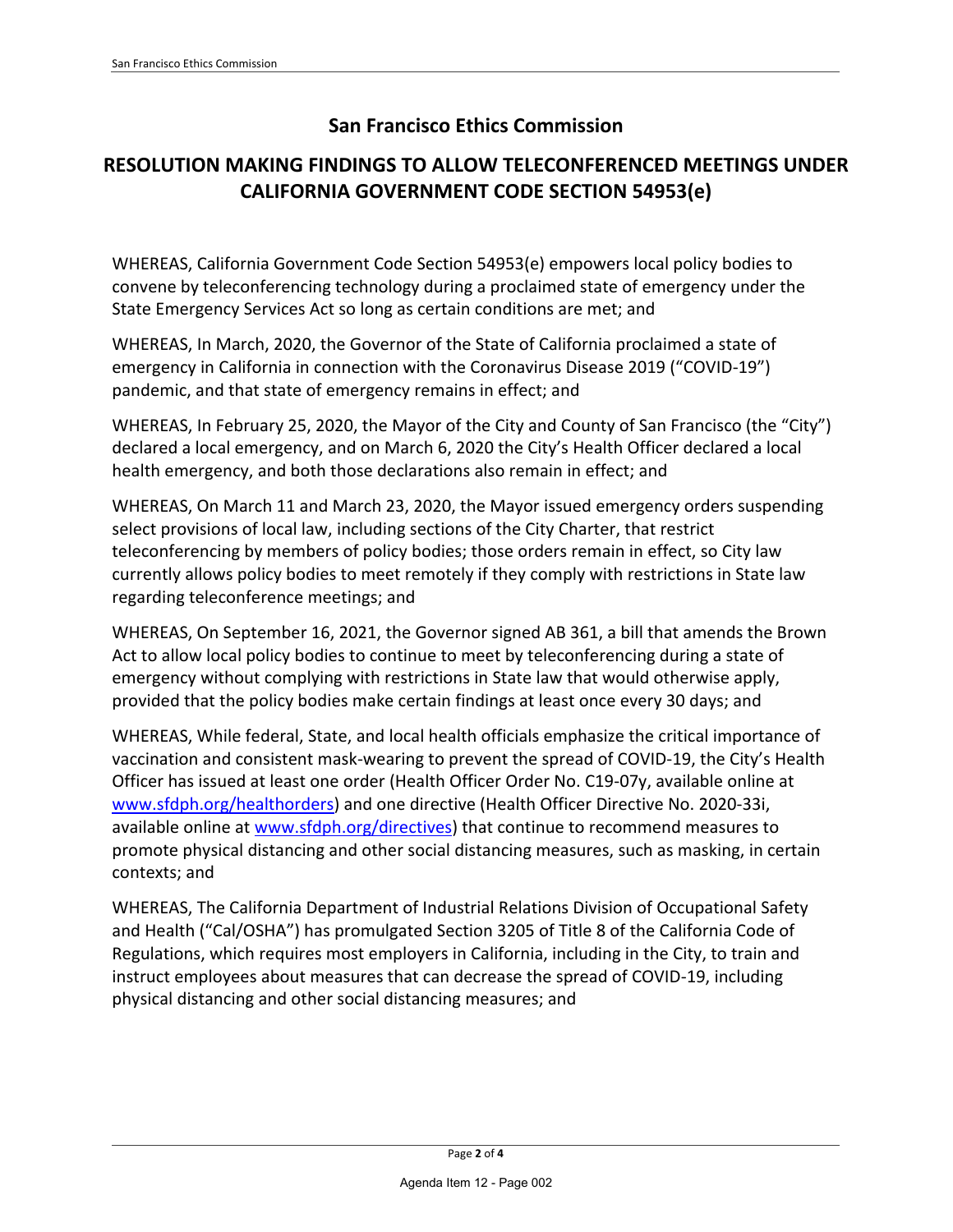WHEREAS, Without limiting any requirements under applicable federal, state, or local pandemic-related rules, orders, or directives, the City's Department of Public Health, in coordination with the City's Health Officer, has advised that for group gatherings indoors, such as meetings of boards and commissions, people can increase safety and greatly reduce risks to the health and safety of attendees from COVID-19 by maximizing ventilation, wearing wellfitting masks (as required by Health Officer Order No. C19-07), using physical distancing where the vaccination status of attendees is not known, and considering holding the meeting remotely if feasible, especially for long meetings, with any attendees with unknown vaccination status and where ventilation may not be optimal; and

WHEREAS, On July 31, 2020, the Mayor issued an emergency order that, with limited exceptions, prohibited policy bodies other than the Board of Supervisors and its committees from meeting in person under any circumstances, so as to ensure the safety of policy body members, City staff, and the public; and

WHEREAS, The San Francisco Ethics Commission has met remotely during the COVID-19 pandemic and can continue to do so in a manner that allows public participation and transparency while minimizing health risks to members, staff, and the public that would be present with in-person meetings while this emergency continues; now, therefore, be it

RESOLVED, That the San Francisco Ethics Commission finds as follows:

- 1. As described above, the State of California and the City remain in a state of emergency due to the COVID-19 pandemic. At this meeting, the San Francisco Ethics Commission has considered the circumstances of the state of emergency.
- 2. As described above, State and City officials continue to recommend measures to promote physical distancing and other social distancing measures, in some settings.
- 3. As described above, because of the COVID-19 pandemic, conducting meetings of this body in person would present imminent risks to the safety of attendees, and the state of emergency continues to directly impact the ability of members to meet safely in person; and, be it

FURTHER RESOLVED, That for at least the next 30 days meetings of the San Francisco Ethics Commission will continue to occur exclusively by teleconferencing technology (and not by any in-person meetings or any other meetings with public access to the places where any policy body member is present for the meeting). Such meetings of the San Francisco Ethics Commission that occur by teleconferencing technology will provide an opportunity for members of the public to address this body and will otherwise occur in a manner that protects the statutory and constitutional rights of parties and the members of the public attending the meeting via teleconferencing; and, be it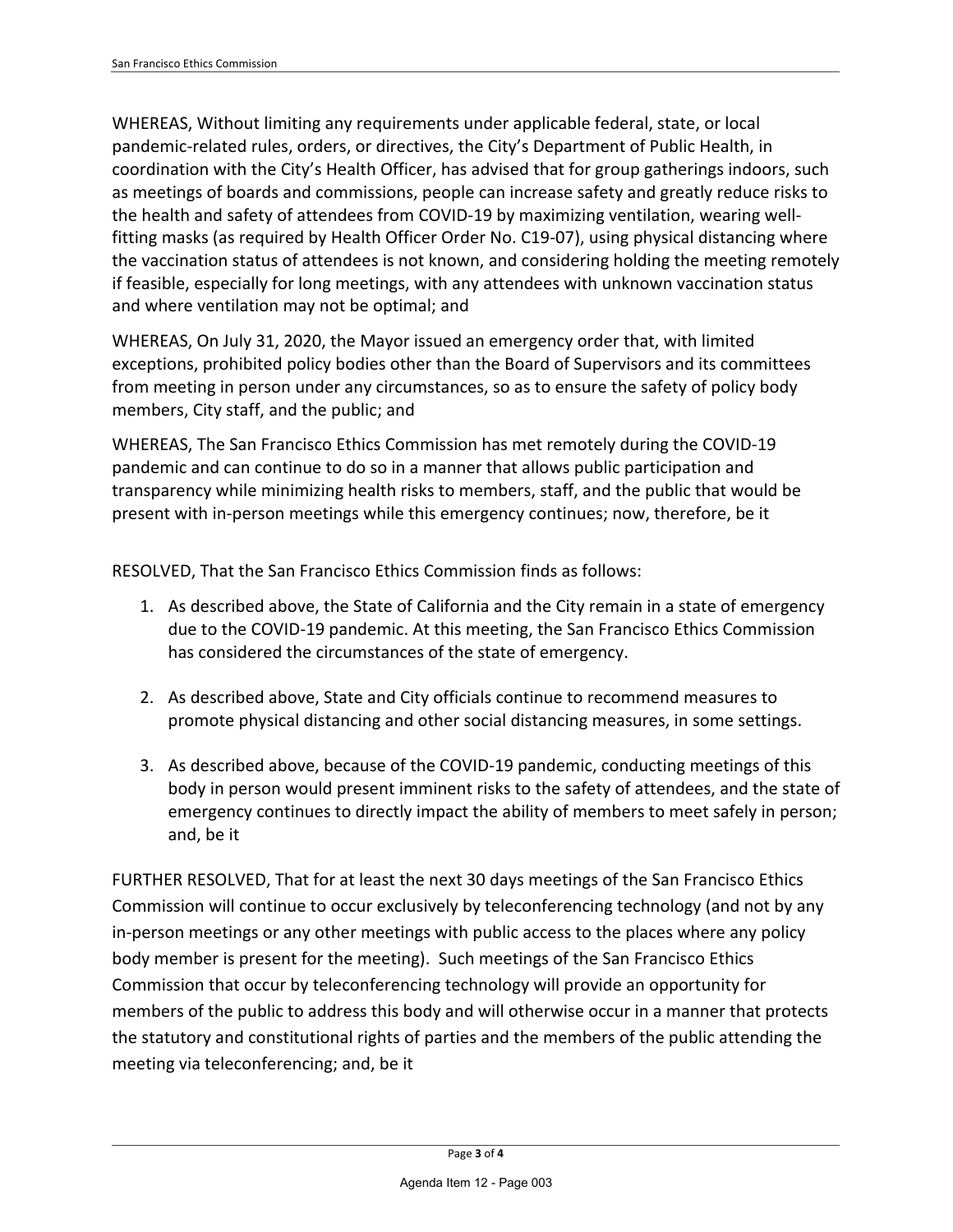FURTHER RESOLVED, That the Executive Director of the San Francisco Ethics Commission is directed to place a resolution substantially similar to this resolution on the agenda of a future meeting of the San Francisco Ethics Commission within the next 30 days. If the San Francisco Ethics Commission does not meet within the next 30 days, the Executive Director is directed to place a such resolution on the agenda of the next meeting of the San Francisco Ethics Commission.

Yvonne Lee, Acting Chair San Francisco Ethics Commission

\_\_\_\_\_\_\_\_\_\_\_\_\_\_\_\_\_\_\_\_\_\_\_\_\_\_\_

Approved October 8, 2021 **Resolution 20211008-1**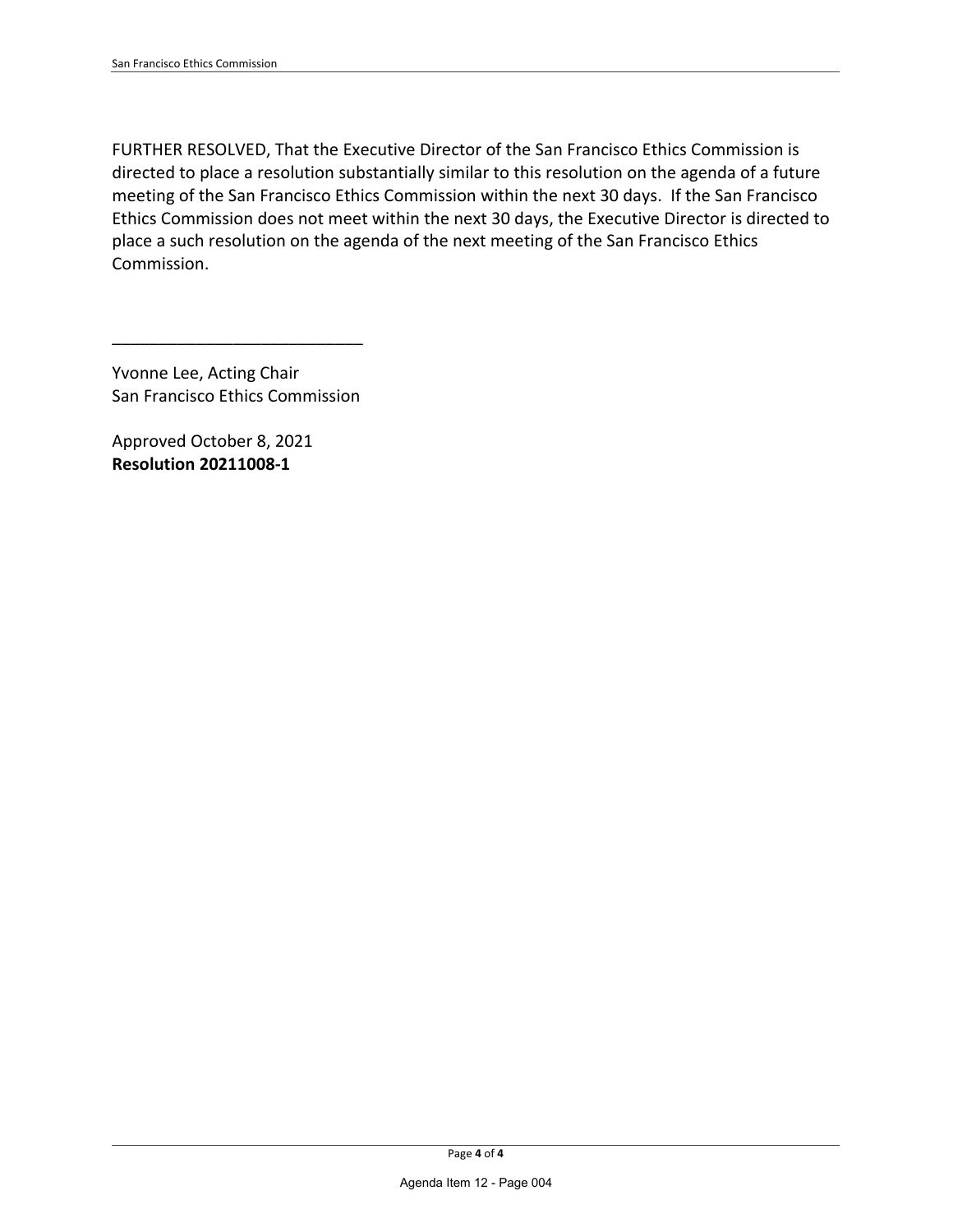## CITY AND COUNTY OF SAN FRANCISCO **COUNTY OF SAN FRANCISCO OF THE CITY ATTORNEY**



DENNIS J. HERRERA City Attorney

JON GIVNER Deputy City Attorney

Direct Dial: (415) 554-4694 Email: jon.givner@sfcityatty.org

### **MEMORANDUM**

- TO: Honorable London N. Breed, Mayor Honorable Members, Board of Supervisors Carmen Chu, City Administrator Angela Calvillo, Clerk of the Board of Supervisors
- FROM: Jon Givner, Deputy City Attorney Anne Pearson, Deputy City Attorney Bradley Russi, Deputy City Attorney Paul Zarefsky, Deputy City Attorney

DATE: September 28, 2021

RE: Updated Advice Regarding Meetings of Policy Bodies during COVID-19 Emergency

 Over the past 18 months, the City Attorney's Office has issued a series of public memoranda summarizing the evolving laws that apply to meetings of policy bodies during the ongoing COVID-19 pandemic. Based on recently enacted State legislation and other developments, in this memorandum we update and supersede our memorandum of June 5, 2020 on the same subject, which itself updated and superseded earlier memoranda dated March 13, 2020, March 24, 2020, and April 10, 2020. We will continue to update this memorandum as appropriate to address other significant changes in the law around public meetings while the pandemic continues.

 On February 25, 2020, Mayor London N. Breed declared the existence of a local emergency relating to COVID-19. Since that declaration, the County Health Officer has issued a number of public health orders relating to COVID-19, the Governor and State Heath Officer have issued overlay state orders, and the Mayor and Governor have issued emergency orders suspending select laws applicable to boards, commissions, and other policy bodies, including advisory bodies (collectively, "policy bodies"). As background, we summarize those orders in a brief chronology, in subsection A below.

 Then, in subsection B of this memorandum, we address and update a number of legal questions that have arisen regarding policy body meetings during the emergency. The main change since our June 5, 2020 memorandum is that the Legislature recently enacted AB 361, a bill that facilitates the ability of policy bodies to meet remotely during a state of emergency. Most notably, beginning on October 1, 2021, policy bodies must make specific findings at least once every 30 days to continue holding remote meetings without complying with restrictions in State law that would otherwise apply. In this memorandum, we summarize AB 361 at the end of subsection A, and discuss that new requirement in Question 1 in subsection B.

 In this memorandum, we do not address the laws and rules that will apply when policy bodies return to in-person meetings. We will issue additional public guidance at that time.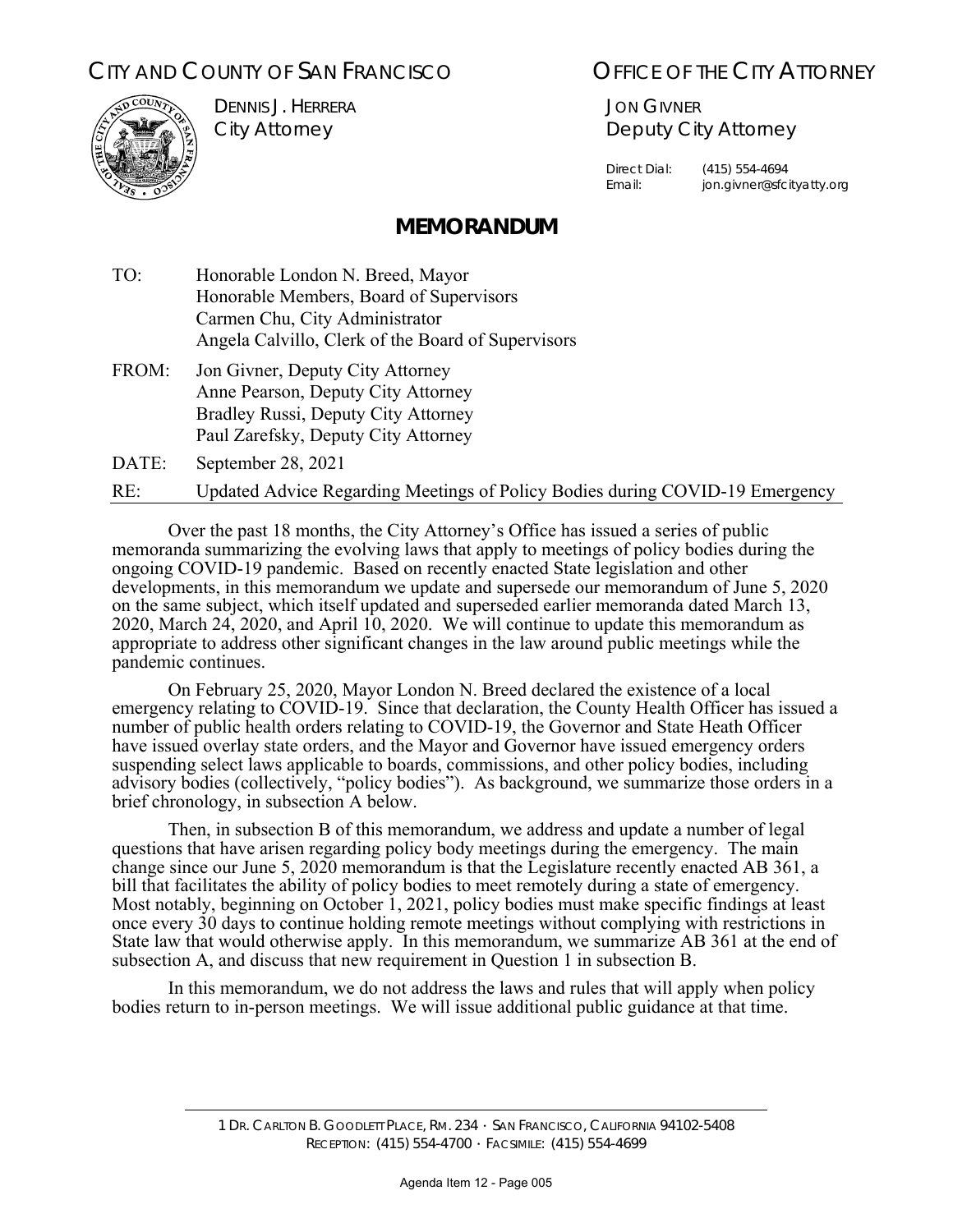| TO:   | Honorable London N. Breed, Mayor                                             |
|-------|------------------------------------------------------------------------------|
|       | Honorable Members, Board of Supervisors                                      |
|       | Carmen Chu, City Administrator                                               |
|       | Angela Calvillo, Clerk of the Board of Supervisors                           |
| DATE: | September 28, 2021                                                           |
| PAGE: |                                                                              |
| RE:   | Updated Advice Regarding Meetings of Policy Bodies during COVID-19 Emergency |

#### **A. Chronology of Orders and Recommendations of the Mayor, Governor, County Health Officer, and State Legislation, Relating to Public Meetings**

The Mayor, the Governor, and the County Health Officer have issued the following emergency orders that specifically relate to meetings of policy bodies:

- On March 11, 2020, the Mayor supplemented her initial declaration of local emergency with an order to suspend select provisions of local law, including sections of the City Charter that prohibit teleconferencing by members of policy bodies, and extended deadlines in local law by which policy bodies must act. This order will remain in place until the Mayor or the Board of Supervisors terminates it.
- On March 12, 2020, the Governor issued an executive order suspending provisions of the Brown Act to allow members of policy bodies to participate in public meetings remotely and without noticing their remote locations, but requiring that there be a physical meeting place for members of the public. On March 18, 2020, the Governor issued another executive order superseding the previous order and authorizing policy bodies to meet by teleconference without having a physical meeting place for members of the public. The Governor superseded that order with a similar executive order on June 11, 2021 (the "Brown Act Suspension Order"). As stated in executive orders dated June 11, 2021 and September 20, 2021, the Brown Act Suspension Order will terminate on October 1, 2021.
- On March 16, 2020, the County Health Officer ordered City residents to stay safe in their homes except for certain essential needs and services, and prohibited all public and private meetings and travel, with certain exceptions. The Health Officer modified and extended the order several times, and replaced it on June 11, 2021 with a new Safer Return Together order. The Health Officer's current order does not specify an end date.
- On March 17, 2020, the Mayor issued another supplemental order prohibiting all City policy bodies from holding public meetings without prior authorization from the Board of Supervisors, the Mayor, or the Mayor's designee. This order applied to all policy bodies other than the Board of Supervisors and its committees. The Mayor twice extended that order on April 1 and 30, 2020, and replaced it with subsequent orders on May 29, June 20, and July  $3\overline{1}$ , 2020, as summarized below.
- On March 21, 2020, the Governor issued another executive order, suspending provisions of the Brown Act to allow a majority of members of a policy body to simultaneously receive briefings from local, state, or federal officials concerning information relevant to the COVID-19 emergency outside of a meeting of the policy body and to ask questions of such officials, so long as the members of the policy body do not discuss the COVID-19 emergency among themselves or take any action (the "Private Briefing Order"). In a subsequent executive order on June 11, 2021, the Governor announced that the Private Briefing Order will terminate on September 30, 2021.
- On March 23, 2020, the Mayor issued another supplemental order suspending several provisions of local law regarding policy body meetings, including, among others: (1) the requirement for policy bodies to provide more than 24 hours' notice of special meetings; (2) the requirement for policy bodies to post their agendas and other information at the Main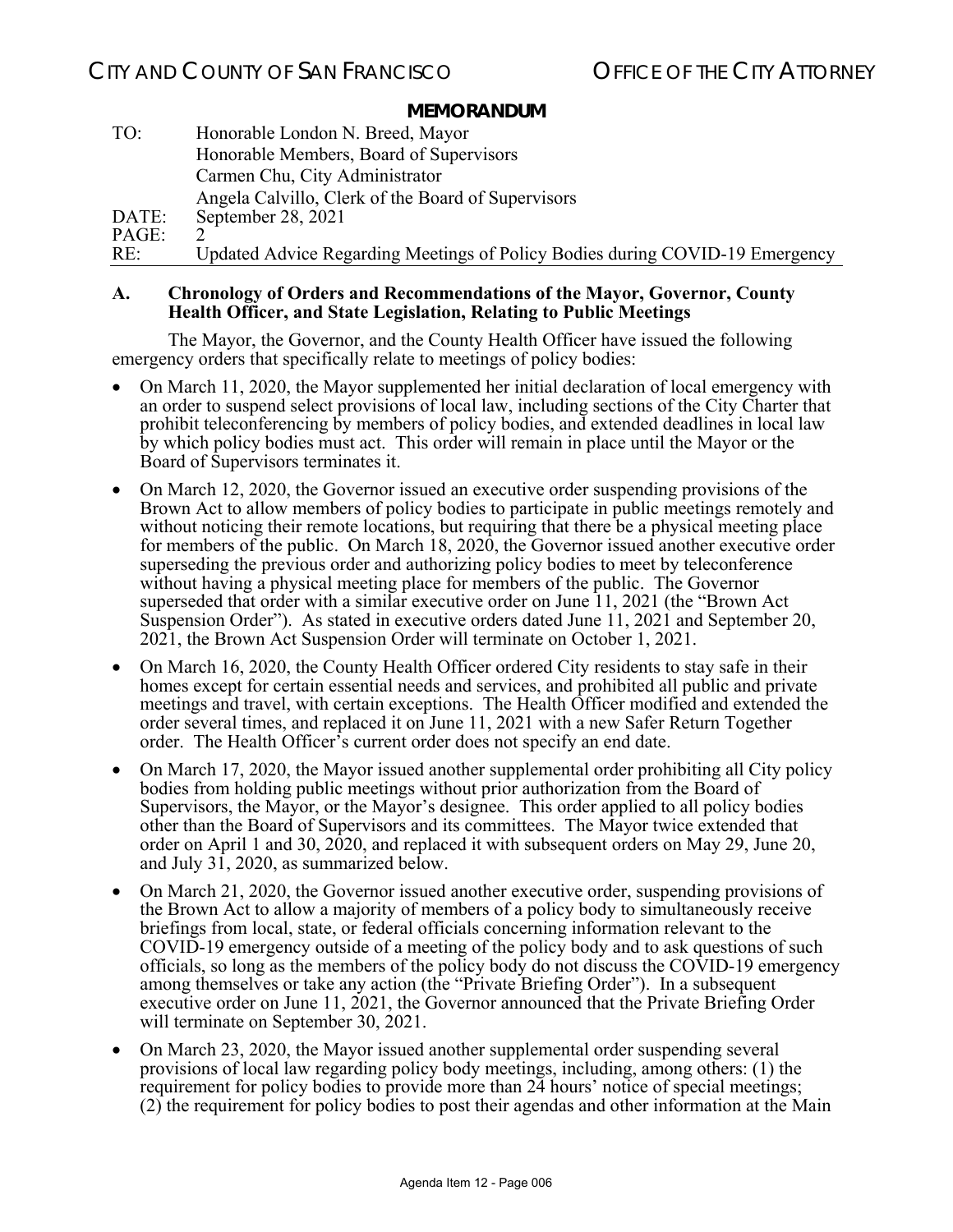| TO:   | Honorable London N. Breed, Mayor                                             |
|-------|------------------------------------------------------------------------------|
|       | Honorable Members, Board of Supervisors                                      |
|       | Carmen Chu, City Administrator                                               |
|       | Angela Calvillo, Clerk of the Board of Supervisors                           |
| DATE: | September 28, 2021                                                           |
| PAGE: |                                                                              |
| RE:   | Updated Advice Regarding Meetings of Policy Bodies during COVID-19 Emergency |

Library; (3) any requirement to televise meetings if televising is not reasonably feasible; (4) the requirement to provide a physical location for members of the public to attend or make public comment when all members of the policy body are teleconferencing from remote locations; (5) the requirement that each member of the public be provided an equal amount of time for public comment; and (6) other requirements that would impede policy bodies' compliance with the Governor's executive orders. The supplemental order also waived all requirements in the Sunshine Ordinance regarding gatherings of passive meeting bodies.

- On May 29, 2020, the Mayor issued another supplemental order allowing policy bodies to meet without prior approval starting June 1, with three conditions. First, the meetings must occur by teleconference or other electronic means without providing a physical meeting place, in compliance with all applicable laws regarding public attendance and comment. Second, policy body meetings must prioritize any urgent action items necessary for public health, safety, and essential government functions. Third, before scheduling a meeting, a policy body that is not established in the Charter must confer with the department that provides administrative and clerical support to the body, to ensure that the meeting will not unreasonably require the time of staff who are otherwise responding to the COVID-19 pandemic.
- On June 20, 2020, the Mayor issued another order allowing a narrow exception to the prohibition on in-person meetings. The June 20 order allows policy body members to meet in-person without members of the public to consider a personnel-related item with advance permission from the Mayor. Finally, on July 31, 2020, the Mayor extended the prohibition on in-person meetings, and the narrow exception. The Mayor's July 31, 2020 order will remain in place until the Mayor or the Board of Supervisors terminates it. The Mayor's order does not apply to meetings of the Board of Supervisors and its committees.

 On September 16, 2021, the Governor signed AB 361, a bill amending State law to allow policy bodies under certain circumstances to meet remotely without complying with the Brown Act's normal rules regarding teleconferencing. The bill authorizes modified Brown Act teleconferencing rules to allow remote meetings without providing a physical meeting place for members of the public to attend when the Governor has proclaimed a state of emergency and either (1) state or local officials have imposed or recommended measures to promote social distancing, or (2) meeting in person would present imminent risks to the health or safety of attendees. The bill requires each policy body to make two findings at least once every 30 days to allow the body to continue meeting remotely without complying with the Brown Act's teleconferencing rules: (1) that the policy body has considered the circumstances of the state of emergency, and (2) that one of the following circumstances exists: (a) the state of emergency continues to directly impact the ability of members to meet safely in person, or (b) state or local officials continue to impose or recommend measures to promote social distancing. AB 361 technically took effect on September 16, but the Governor subsequently issued an executive order that suspended AB 361 until October 1, 2021. AB 361 will remain in effect until January 1, 2024.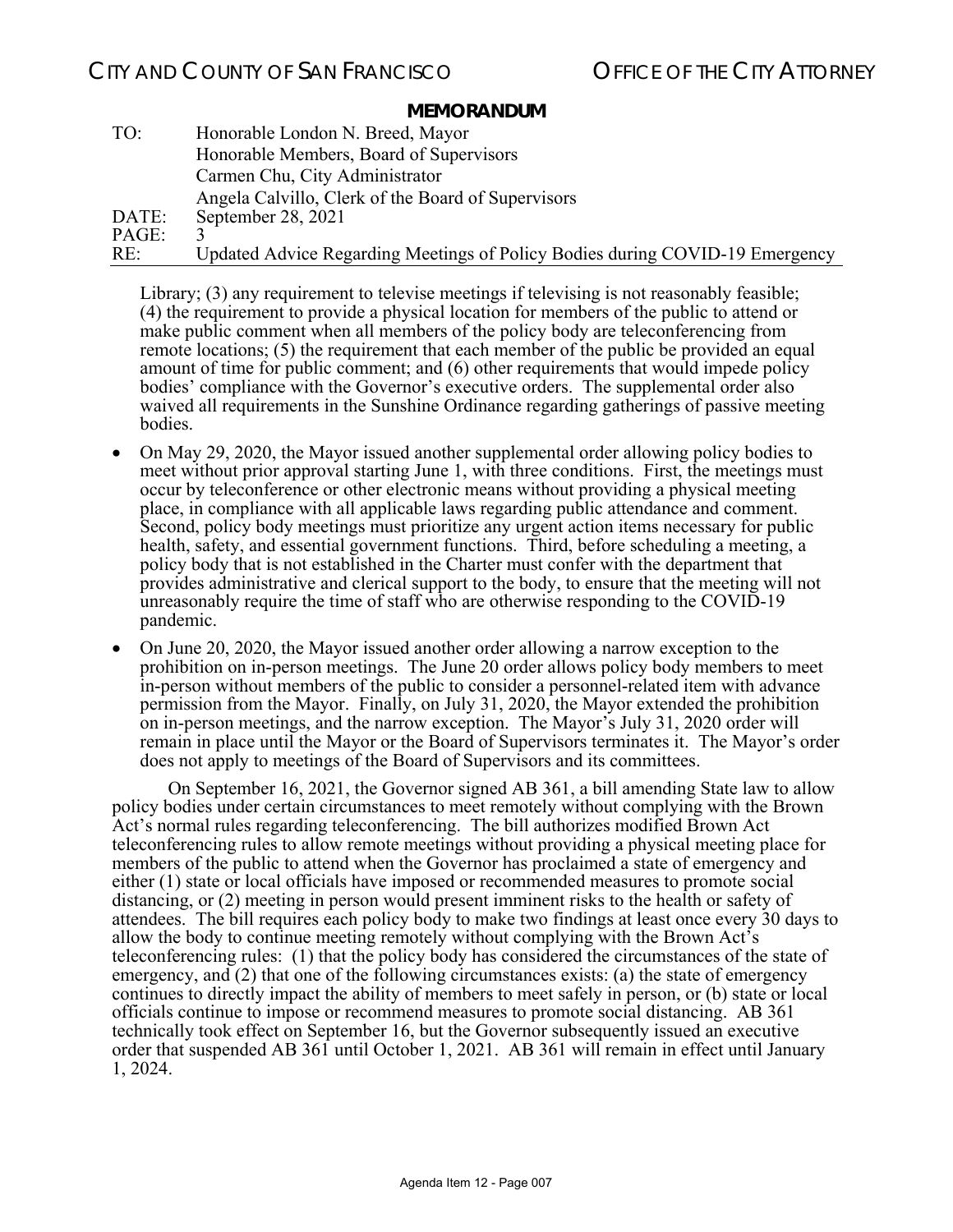| TO:   | Honorable London N. Breed, Mayor                                             |
|-------|------------------------------------------------------------------------------|
|       | Honorable Members, Board of Supervisors                                      |
|       | Carmen Chu, City Administrator                                               |
|       | Angela Calvillo, Clerk of the Board of Supervisors                           |
| DATE: | September 28, 2021                                                           |
| PAGE: |                                                                              |
| RE:   | Updated Advice Regarding Meetings of Policy Bodies during COVID-19 Emergency |

#### **B. Questions and Answers Regarding Policy Body Meetings during the Emergency**

 The orders and legislation described above have changed or suspended a number of rules that normally apply to policy body meetings. In this section of the memorandum we answer questions arising from the orders and legislation.

#### **1. May policy bodies hold remote meetings during the emergency?**

 Yes. Under the Mayor's July 31, 2020 order, policy bodies may meet remotely without advance approval from the Mayor or the Board of Supervisors. But beginning on October 1, 2021, policy bodies must regularly adopt findings to continue holding remote meetings. Under normal circumstances, the Brown Act imposes special requirements for remote (teleconferenced) meetings—including requirements to provide special notice to the public and to allow members of the public to attend each teleconference location and observe each policy body member at the location calling into the meeting. AB 361 suspends those requirements if the Governor has proclaimed a state of emergency, provided that the policy body makes certain findings. Specifically, to invoke AB 361's provisions, so long as the Governor's emergency proclamation remains in effect, a policy body must make two findings at least once every 30 days:

- (1) it has considered (or reconsidered) the circumstances of the state of emergency; and either
- (2a) the state of emergency continues to directly impact the ability of policy body members to meet safely in person, or
- (2b) state or local officials continue to impose or recommend measures to promote social distancing.

 Each policy body should adopt finding 1 and either finding 2a or 2b (or it could adopt both 2a and 2b) at its first meeting after September 30, 2021 and again every 30 days thereafter as long as the body continues to meet remotely. Policy bodies that meet less frequently than every 30 days should adopt the findings at the start of every meeting. If a policy body has subcommittees, the policy body may adopt findings governing the body and its subcommittees, so the subcommittees do not need to separately adopt findings.

 A sample motion adopting findings is attached at the end of this memorandum. Policy bodies may modify the sample motion in consultation with the City Attorney's Office before adopting it. The City's Health Officer has confirmed the accuracy of the finding regarding social distancing recommendations.

 Additionally, under the Mayor's orders, before scheduling a meeting, a policy body that is not established in the Charter must confer with the department that provides administrative support to the body, to ensure that the meeting will not unreasonably require the time of staff who are otherwise deployed or participating in the City's response to the COVID-19 pandemic.

### **2. May policy bodies hold meetings in-person at a physical meeting space?**

No. With two exceptions described below, the Mayor's July 31, 2020 emergency order prohibits policy bodies from meeting in person, so policy body meetings must occur by teleconference or other electronic means (whether audio, video, or both) such as Zoom, Cisco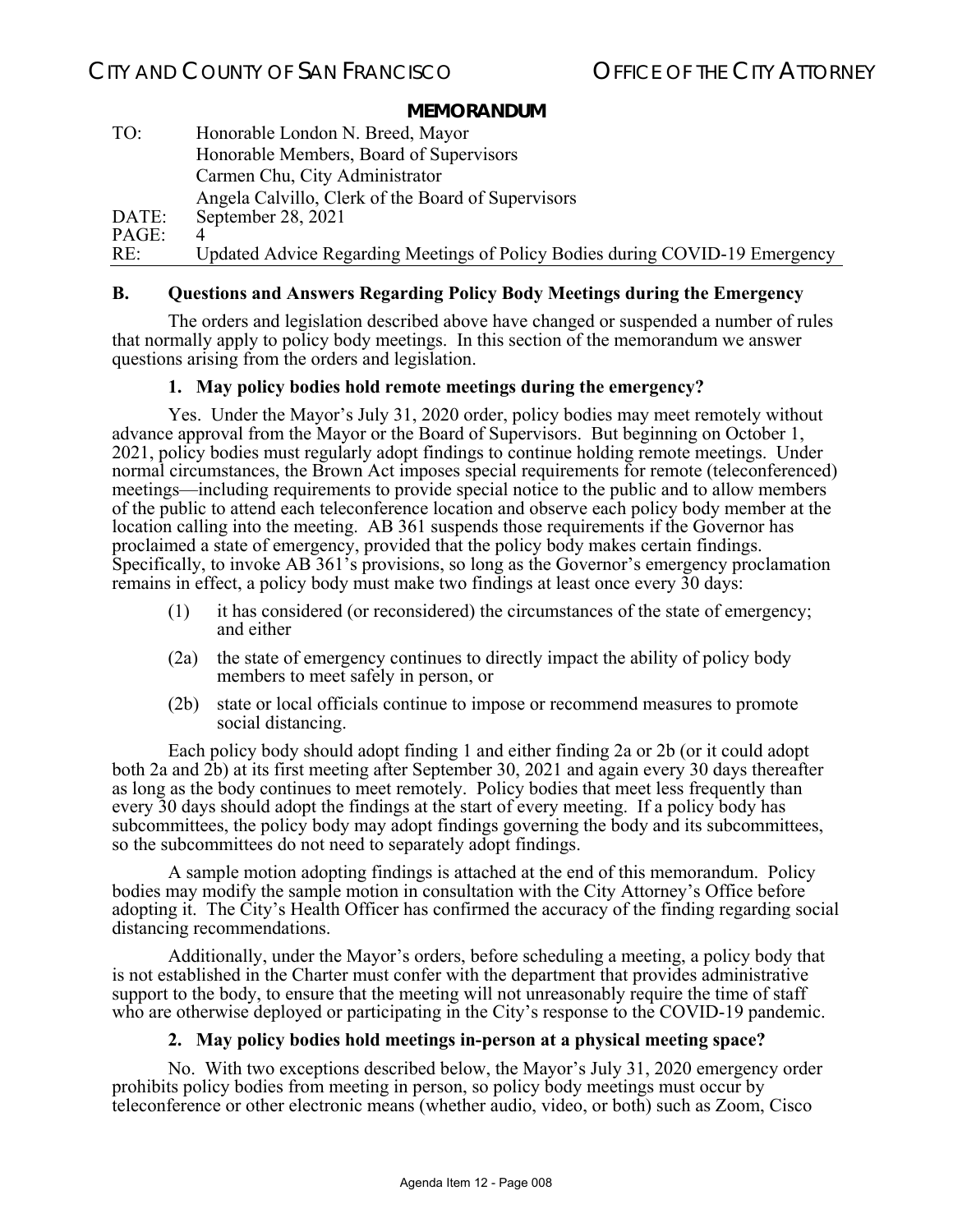| TO:   | Honorable London N. Breed, Mayor                                             |
|-------|------------------------------------------------------------------------------|
|       | Honorable Members, Board of Supervisors                                      |
|       | Carmen Chu, City Administrator                                               |
|       | Angela Calvillo, Clerk of the Board of Supervisors                           |
| DATE: | September 28, 2021                                                           |
| PAGE: |                                                                              |
| RE:   | Updated Advice Regarding Meetings of Policy Bodies during COVID-19 Emergency |

WebEx, or Microsoft Teams without providing a physical meeting place. The Mayor's emergency orders and AB 361 temporarily suspend laws that would otherwise require members of policy bodies to attend meetings in person and provide a physical space for members of the public to attend.

 The first exception: Under the Mayor's July 31, 2020 order, policy bodies may meet in person for the limited purpose of considering a personnel-related item, with advance permission from the Mayor. Members of the public cannot attend such a meeting in person.

 The second exception: The Mayor's orders do not prohibit the Board of Supervisors or its committees from holding meetings in person at City Hall or another meeting space. The Board of Supervisors has held in-person meetings without members of the public on-site since July 2021 in compliance with local and State health orders.

#### **3. Should policy body meeting agendas provide special information regarding public access to remote meetings?**

When policy bodies hold remote meetings, they must ensure that the public is able to observe or listen and to offer public comment telephonically or through other electronic means. The policy body must disclose on any required meeting notice, and on the meeting agenda, the means by which the public may observe or listen and offer public comment in the meeting. The agenda should prominently provide precise information explaining how members of the public can offer public comment during the meeting. And as with any meeting, the policy body must have a process for a member of the public to request a reasonable modification or accommodation under the Americans with Disabilities Act to observe or listen and offer public comment in the meeting, and that process must be disclosed on meeting notices and agendas.

### **4. Where must notice and agendas of meetings of policy bodies be posted?**

 A policy body must post the notice and agenda for a meeting on the policy body's website. Also, the policy body must post the notice and agenda at the Main Library and in City Hall outside Room 244, the office for the Board of Supervisors. These notice requirements were infeasible during the first year of the pandemic when City Hall and the Main Library were largely closed, but the requirements apply now that both buildings are accessible to the public.

#### **5. When must notice and agendas of policy body meetings be posted?**

Under the Mayor's March 23, 2020 order, policy bodies must post a notice and agenda at least 72 hours before any regular meeting and at least 24 hours before any special meeting. And policy bodies are not required to post a special meeting notice 15 days in advance of holding a meeting at a location other than the building where the policy body holds regular meetings, including when a policy body meets by teleconference without providing a physical meeting place.

#### **6. Can members of the public provide public comment by telephone, video call, email, or similar means?**

 As discussed above, policy bodies holding remote meetings must offer a means to allow the public to provide public comment telephonically or through other electronic means in real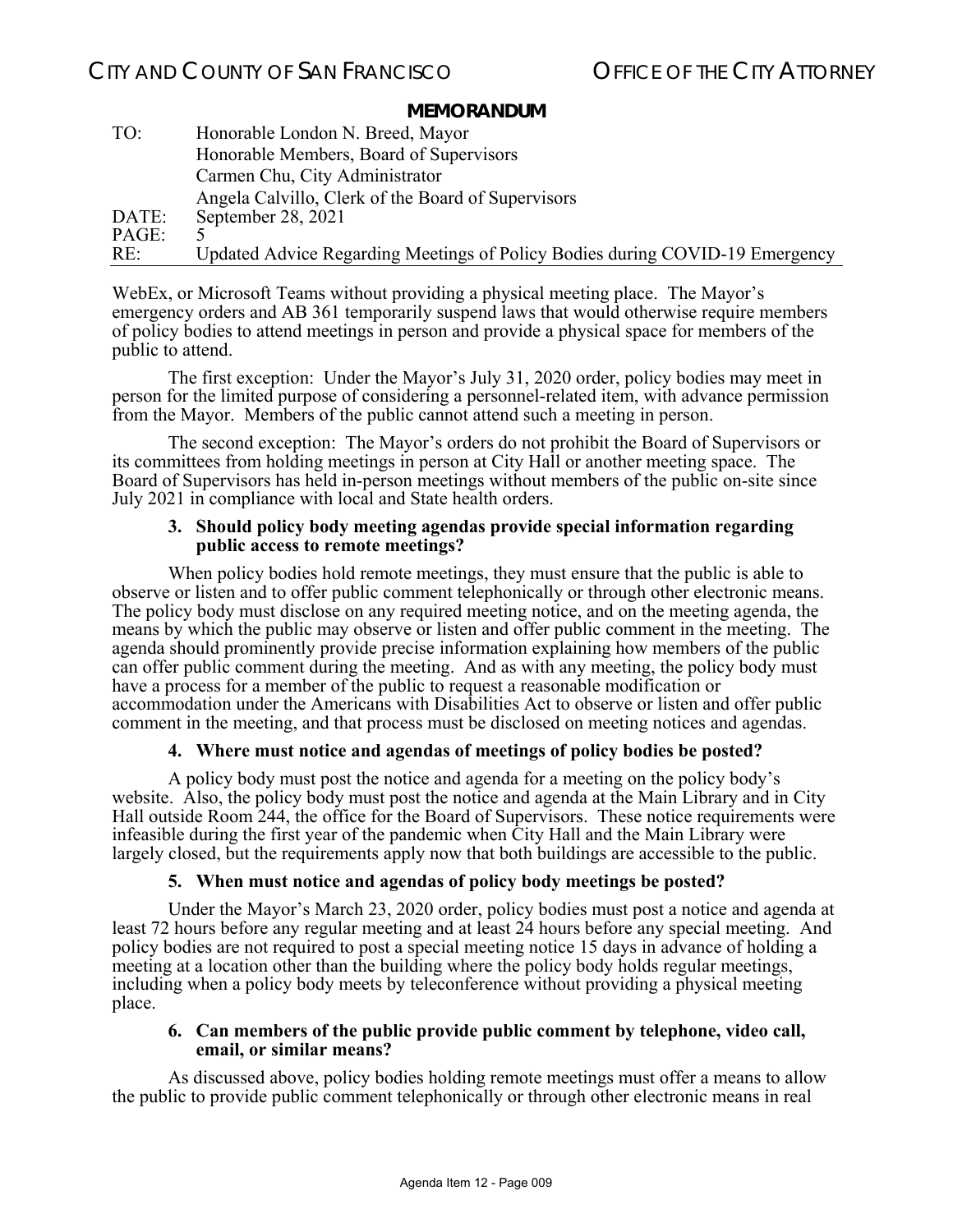| TO:   | Honorable London N. Breed, Mayor                                             |
|-------|------------------------------------------------------------------------------|
|       | Honorable Members, Board of Supervisors                                      |
|       | Carmen Chu, City Administrator                                               |
|       | Angela Calvillo, Clerk of the Board of Supervisors                           |
| DATE: | September 28, 2021                                                           |
| PAGE: |                                                                              |
| RE:   | Updated Advice Regarding Meetings of Policy Bodies during COVID-19 Emergency |

time. Policy bodies may allow members of the public to comment by telephone, Zoom, Cisco WebEx, Microsoft Teams, or similar electronic means. Policy bodies should take steps to ensure that members of the public providing remote public comment have an opportunity to access the meeting and be recognized. For example, the policy body should pause briefly before closing public comment to ensure that no remaining commenters are seeking to speak on an item. Policy bodies also may, but are not required to, allow members of the public to send email messages for the clerk or chairperson to read aloud during the meeting; but the opportunity for members of the public to submit written comments cannot replace their opportunity to provide comment in real time.

#### **7. Must a policy body allow all members of the public the same amount of time to speak during public comment?**

No. Under the Mayor's March 23, 2020 order, policy bodies are not required to provide equal time for members of the public to speak during public comment, provided that any departure from the equal time rule is not designed to favor or discriminate against a particular viewpoint. Suspension of the equal time rule gives policy bodies greater flexibility in managing periods for public comment in the face of challenges that may be presented by telephonic or other electronic means of public comment, or if the emergency presents a need to shorten meetings. But to our knowledge, no policy body has needed to depart from the equal time rule during the pandemic. If a policy body is interested in departing from the equal time rule, the chairperson should first confer with the City Attorney's Office.

#### **8. May a policy body continue to meet if technical challenges disrupt public comment?**

 Remote meetings sometimes present unique challenges caused by malfunctioning technology. If a policy body discovers during a meeting that members of the public generally are not able to provide comment in the manner described in the agenda, then the body should consult with the City Attorney's Office immediately. The policy body cannot take any action on an agenda item until public comment on that item is complete; and even a discussion item may not be concluded without an opportunity for public comment.

 While the staff attempts to correct the technical problem hindering public comment, the policy body may recess the meeting temporarily, may continue to discuss the agenda item (assuming the public is still able to observe or listen to the meeting), or may move on and discuss another agenda item, returning later in the meeting to the item that was interrupted. In no case may an agenda item be completed if there has not been an opportunity for public comment. If the staff cannot correct the problem, then the policy body should take no action on any outstanding items as to which there has not been an opportunity for public comment, and should recess the meeting to a later time or date and allow public comment when the meeting resumes.

#### **9. Must a policy body televise meetings at which members are teleconferencing or videoconferencing from remote locations?**

 No. Under the Mayor's March 23, 2020 order, policy body meetings need not be televised if the chairperson of the body has determined that televising the meeting is not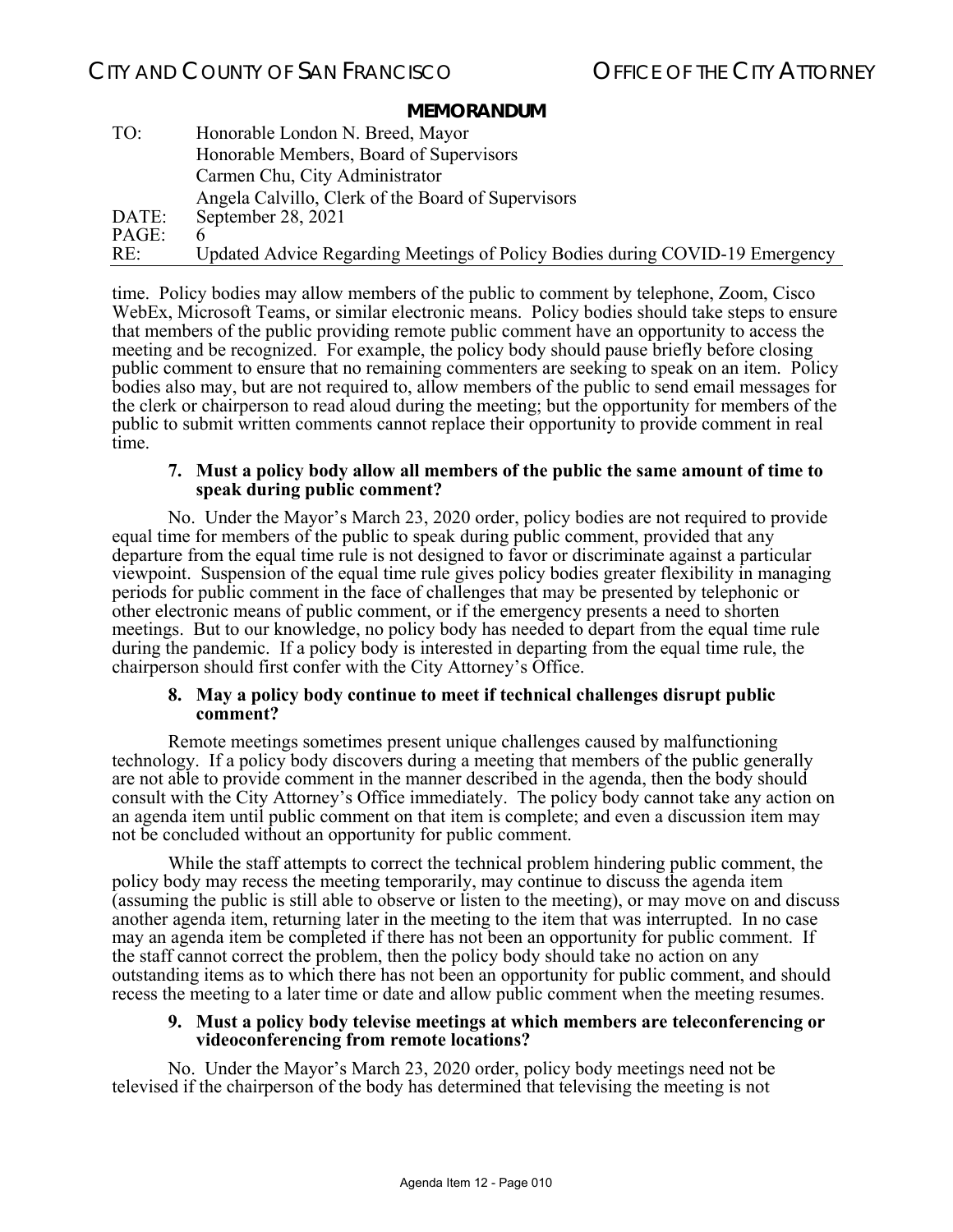| TO:   | Honorable London N. Breed, Mayor                                             |
|-------|------------------------------------------------------------------------------|
|       | Honorable Members, Board of Supervisors                                      |
|       | Carmen Chu, City Administrator                                               |
|       | Angela Calvillo, Clerk of the Board of Supervisors                           |
| DATE: | September 28, 2021                                                           |
| PAGE: |                                                                              |
| RE:   | Updated Advice Regarding Meetings of Policy Bodies during COVID-19 Emergency |

reasonably feasible. Before making that decision, the chairperson must consult with the Mayor's office or the staff of SFGovTV.

#### **10. Must a policy body holding a remote meeting act by roll call votes?**

 Yes. Under the Brown Act, policy bodies must take a roll call vote on every action during a remote meeting. Policy bodies may not approve actions "without objection" or "same house same call."

#### **11. May a policy body receive a briefing regarding the emergency outside a meeting?**

 No, beginning October 1, 2021. The Governor's March 23, 2020 Private Briefing Order allowed policy bodies to receive briefings from local, state, or federal officials concerning information relevant to the COVID-19 emergency without compliance with the Brown Act. But that order terminates on September 30, 2021.

#### **12. Do legal deadlines for action by the policy body apply during the emergency?**

 State and local laws impose various deadlines on policy bodies. For example, many policy bodies are required to hold hearings on appeals within a specific number of days from the date of the notice of appeal. In her March 11, 2020 order, the Mayor suspended deadlines imposed by City law during the emergency and for 14 days following the termination of the emergency, if the policy body is unable to meet and take the required action due to the emergency. But as remote meetings have become commonplace and policy bodies have become familiar with the technology for video meetings, policy bodies have not needed to invoke this rule. And deadlines imposed by state law are still in effect. Policy bodies that are bound by legal deadlines under City law should consult in advance with the City Attorney's Office if they believe the Mayor's order may have waived those deadlines.

#### **13. May there be remote gatherings of passive meeting bodies during the emergency?**

 Yes. In this memorandum, we discuss rules that apply to the City's policy bodies during the emergency. The Sunshine Ordinance also normally requires limited public notice and public access to gatherings of "passive meeting bodies" that are not policy bodies, such as, for example, gatherings of advisory committees or other multimember bodies created by the initiative of a member of a policy body, the Mayor, the City Administrator, a department head, or an elective officer. But the Mayor's March 23, 2020 order suspended the notice and access rules that normally apply to gatherings of passive meeting bodies. Under the Mayor's order, these gatherings may occur, but public notice and attendance rules do not apply. Even though these gatherings are legally permissible under the Mayor's order, members generally should not meet in person for the same reasons reflected in the Mayor's order prohibiting in-person meetings of policy bodies.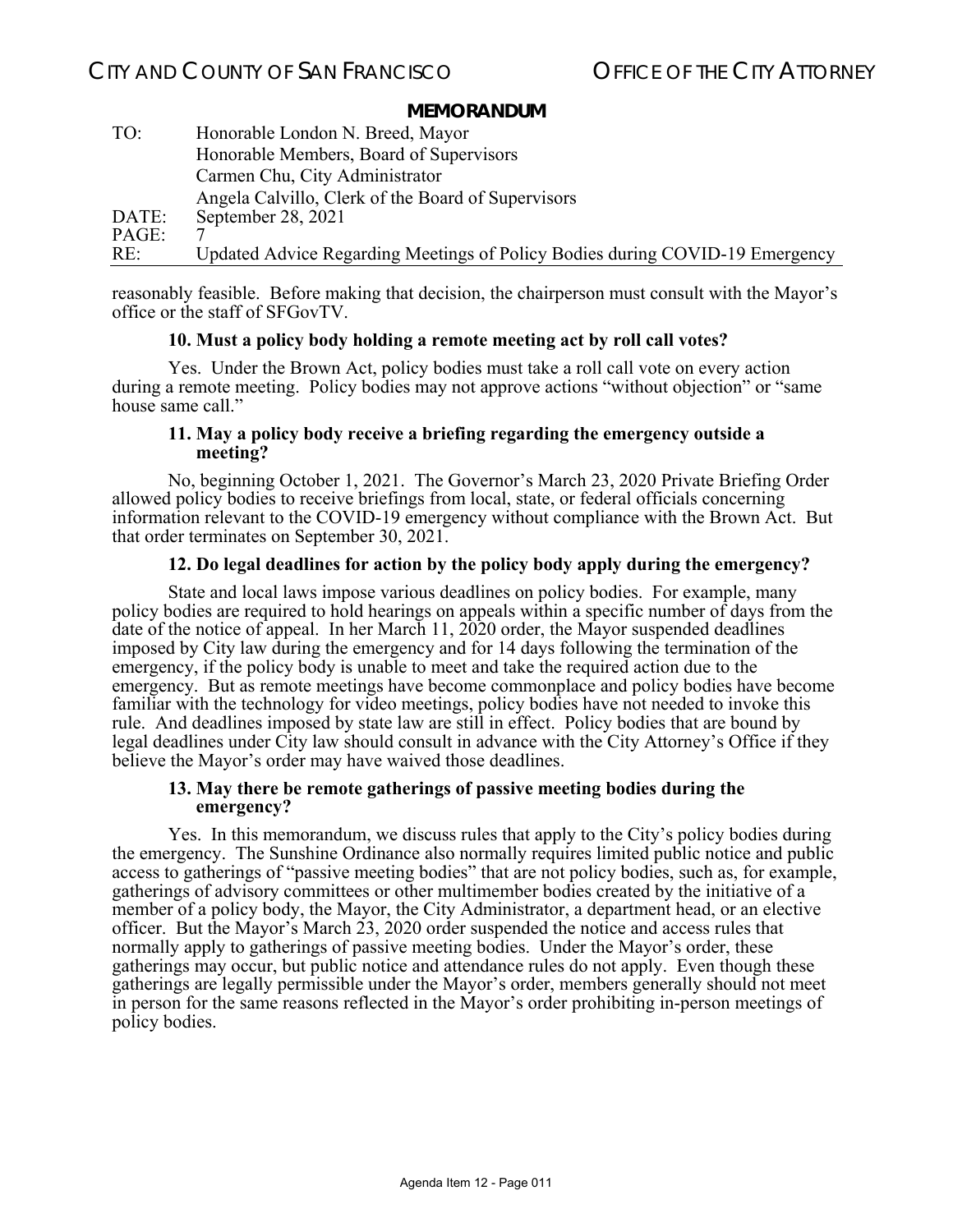### **RESOLUTION MAKING FINDINGS TO ALLOW TELECONFERENCED MEETINGS UNDER CALIFORNIA GOVERNMENT CODE SECTION 54953(e)**

WHEREAS, California Government Code Section 54953(e) empowers local policy bodies to convene by teleconferencing technology during a proclaimed state of emergency under the State Emergency Services Act so long as certain conditions are met; and

WHEREAS, In March, 2020, the Governor of the State of California proclaimed a state of emergency in California in connection with the Coronavirus Disease 2019 ("COVID-19") pandemic, and that state of emergency remains in effect; and

WHEREAS, In February 25, 2020, the Mayor of the City and County of San Francisco (the "City") declared a local emergency, and on March 6, 2020 the City's Health Officer declared a local health emergency, and both those declarations also remain in effect; and

WHEREAS, On March 11 and March 23, 2020, the Mayor issued emergency orders suspending select provisions of local law, including sections of the City Charter, that restrict teleconferencing by members of policy bodies; those orders remain in effect, so City law currently allows policy bodies to meet remotely if they comply with restrictions in State law regarding teleconference meetings; and

WHEREAS, On September 16, 2021, the Governor signed AB 361, a bill that amends the Brown Act to allow local policy bodies to continue to meet by teleconferencing during a state of emergency without complying with restrictions in State law that would otherwise apply, provided that the policy bodies make certain findings at least once every 30 days; and

WHEREAS, While federal, State, and local health officials emphasize the critical importance of vaccination and consistent mask-wearing to prevent the spread of COVID-19, the City's Health Officer has issued at least one order (Health Officer Order No. C19-07y, available online at www.sfdph.org/healthorders) and one directive (Health Officer Directive No. 2020-33i, available online at www.sfdph.org/directives) that continue to recommend measures to promote physical distancing and other social distancing measures, such as masking, in certain contexts; and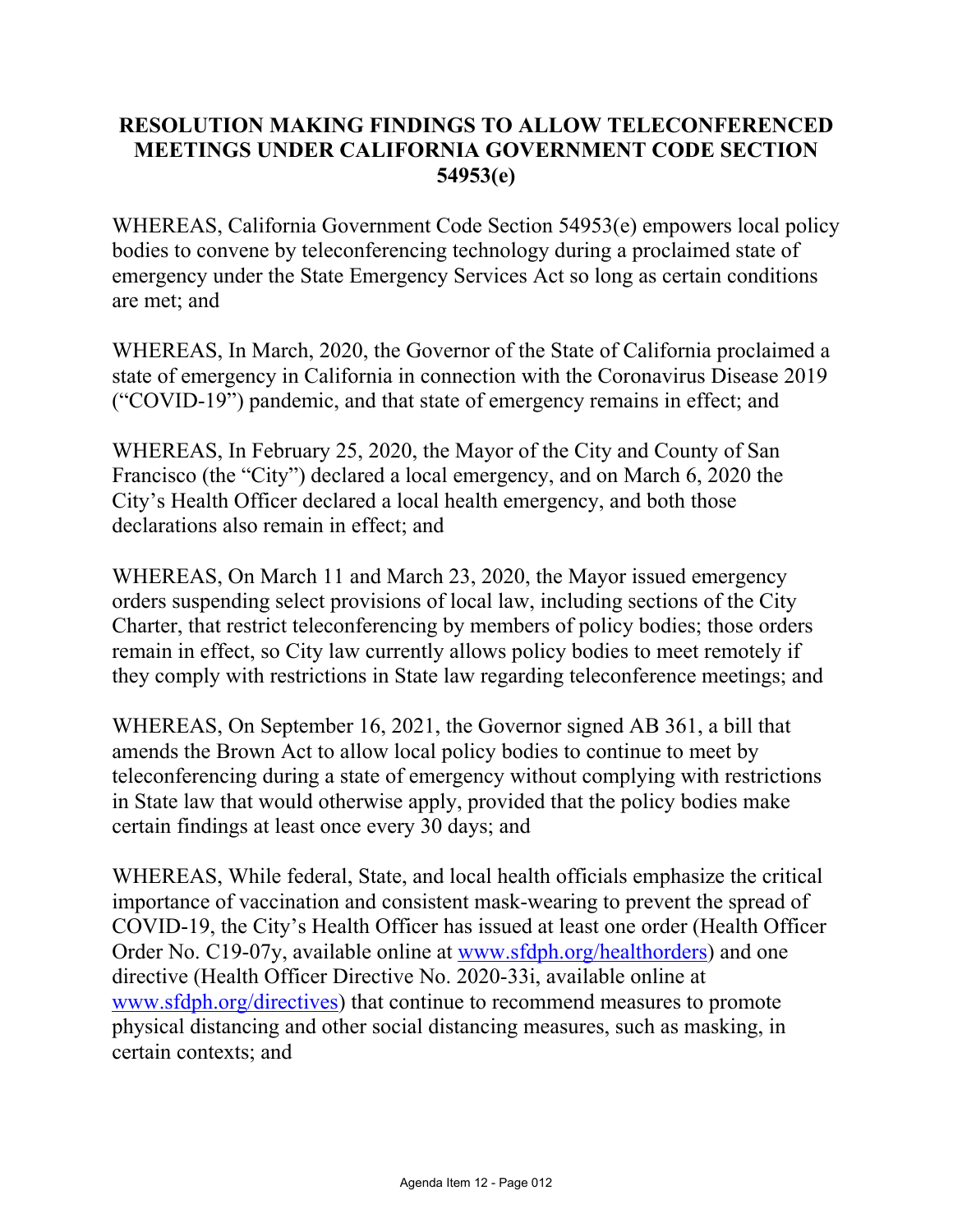WHEREAS, The California Department of Industrial Relations Division of Occupational Safety and Health ("Cal/OSHA") has promulgated Section 3205 of Title 8 of the California Code of Regulations, which requires most employers in California, including in the City, to train and instruct employees about measures that can decrease the spread of COVID-19, including physical distancing and other social distancing measures; and

WHEREAS, Without limiting any requirements under applicable federal, state, or local pandemic-related rules, orders, or directives, the City's Department of Public Health, in coordination with the City's Health Officer, has advised that for group gatherings indoors, such as meetings of boards and commissions, people can increase safety and greatly reduce risks to the health and safety of attendees from COVID-19 by maximizing ventilation, wearing well-fitting masks (as required by Health Officer Order No. C19-07), using physical distancing where the vaccination status of attendees is not known, and considering holding the meeting remotely if feasible, especially for long meetings, with any attendees with unknown vaccination status and where ventilation may not be optimal; and

WHEREAS, On July 31, 2020, the Mayor issued an emergency order that, with limited exceptions, prohibited policy bodies other than the Board of Supervisors and its committees from meeting in person under any circumstances, so as to ensure the safety of policy body members, City staff, and the public; and

WHEREAS, **Insert name of Board/Commission** has met remotely during the COVID-19 pandemic and can continue to do so in a manner that allows public participation and transparency while minimizing health risks to members, staff, and the public that would be present with in-person meetings while this emergency continues; now, therefore, be it

RESOLVED, That *[insert name of Board/Commission*] finds as follows:

- 1. As described above, the State of California and the City remain in a state of emergency due to the COVID-19 pandemic. At this meeting, [Insert name of Board/Commission] has considered the circumstances of the state of emergency.
- 2. As described above, State and City officials continue to recommend measures to promote physical distancing and other social distancing measures, in some settings.